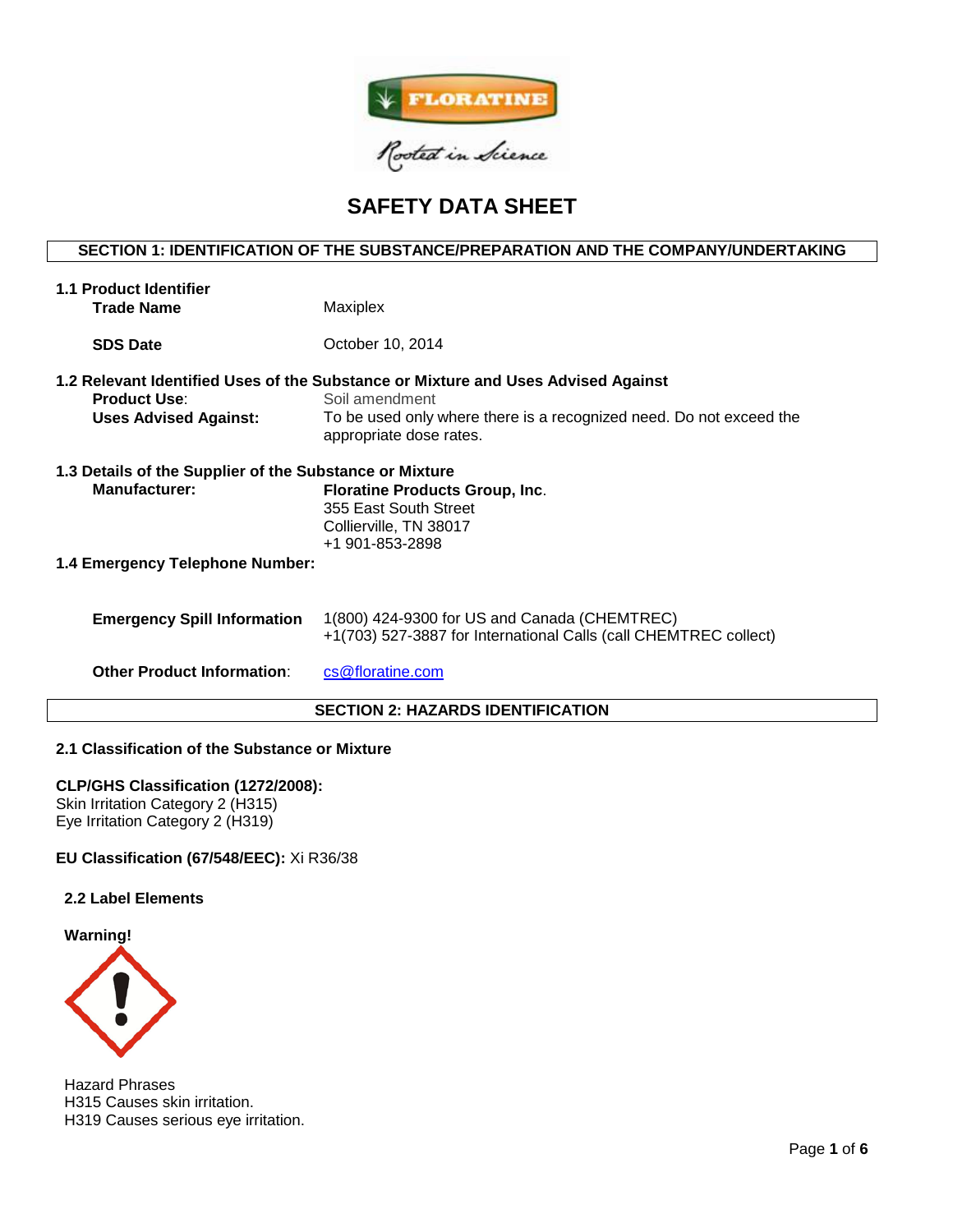Precautionary Phrases:

P264 Wash thoroughly after handling.

P280 Wear protective gloves and eye protection.

P302 + P352 IF ON SKIN: Wash with plenty of soap and water.

P332 + P313 If skin irritation occurs: Get medical attention.

P362 + P364 Take off contaminated clothing and wash it before reuse.

P305 + P351 + P338 IF IN EYES: Rinse cautiously with water for several minutes. Remove contact lenses, if present and easy to do. Continue rinsing.

P337 + P313 If eye irritation persists: Get medical attention.

# **2.3 Other Hazards:** None

# **SECTION 3: COMPOSITION/INFORMATION ON INGREDIENTS**

# **3.2 Mixtures**

| <b>Chemical Name</b>            | <b>CAS Number /</b><br><b>EINECS Number /</b><br><b>REACH Reg.</b><br><b>Number</b> | $%$ (w/w) | <b>EU Classification</b><br>(67/548/EEC) | <b>CLP/GHS Classification</b><br>(1272/2008)                   |
|---------------------------------|-------------------------------------------------------------------------------------|-----------|------------------------------------------|----------------------------------------------------------------|
| Caustic Extracted<br>Humic Acid | 1310-58-3<br>215-181-3                                                              | $< 1\%$   | C, Xn R22, R35                           | Met Corr 1 (H290)<br>Acute Tox 4 (H302)<br>Skin Corr 1A (H314) |

See Section 16 for full text of GHS and EU Classifications.

# **SECTION 4: FIRST AID MEASURES**

## **4.1 Description of First Aid Measures**

**First Aid**

- **Eye contact:** Flush eye with water for 15 minutes while lifting the upper and lower lids. Seek medical attention if irritation persists.
- **Skin contact:** Wash skin with soap and water. Get medical attention if irritation develops or persists. Wash contaminated clothing before reuse.
- **Inhalation:** Remove victim to fresh air. Get medical attention if irritation persists.
- **Ingestion:** Do not induce vomiting unless directed to do so my medical personnel. If the person is alert, have them rinse their mouth with water and sip one glass of water. Call a poison center of physician for advice. Never give anything my mouth to an unconscious or drowsy person.

**See Section 11 for more detailed information on health effects.**

**4.2 Most Important symptoms and effects, both acute and delayed:** Causes eye and skin irritation. Inhalation of vapors or mists may cause irritation to mucous membranes and upper respiratory tract. Swallowing may cause gastrointestinal irritation with nausea, vomiting and diarrhea.

**4.3 Indication of any immediate medical attention and special treatment needed**: No immediate medical attention is required.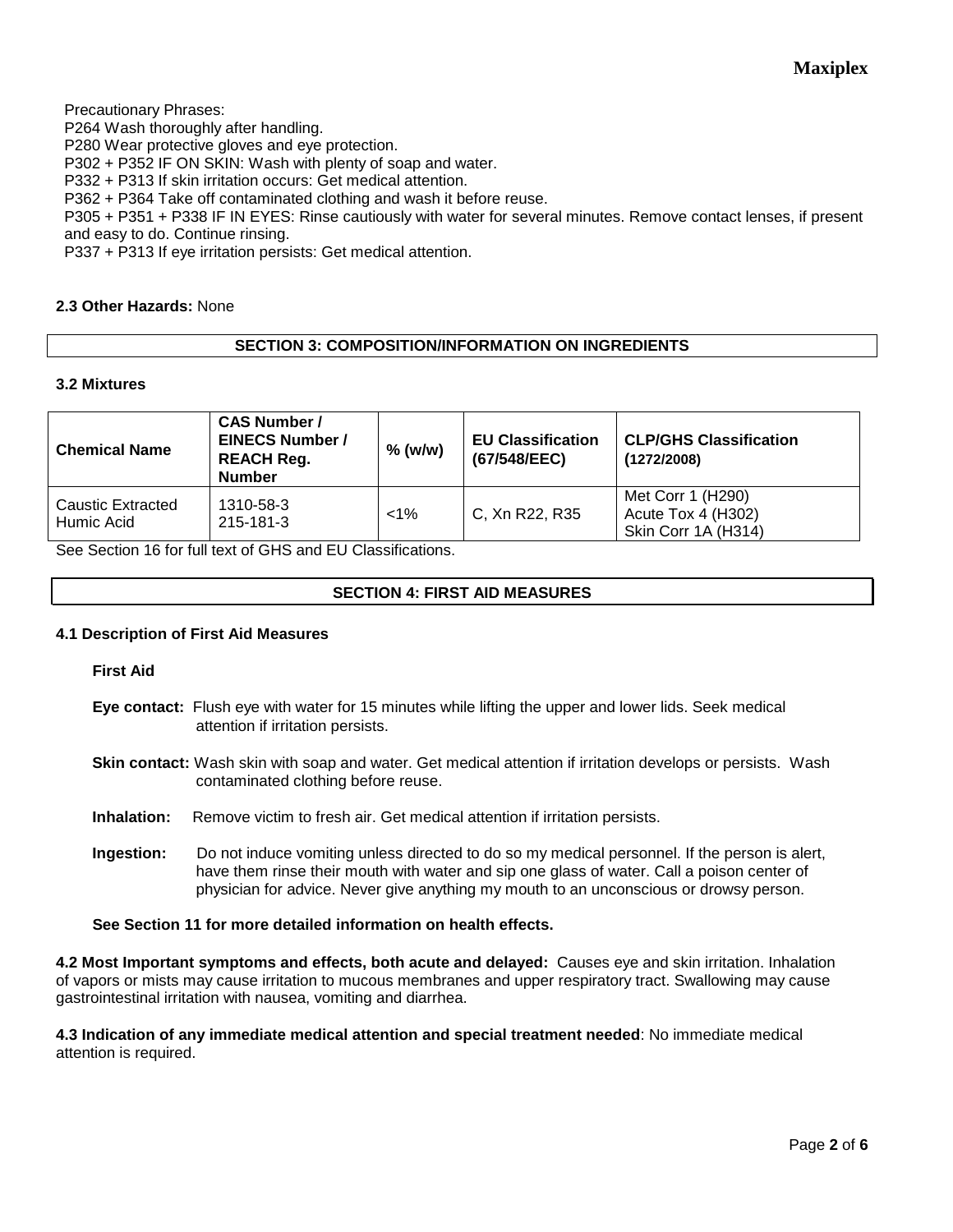### **SECTION 5: FIREFIGHTING MEASURES**

**5.1 Extinguishing Media:** Use any media that is suitable for the surrounding fire. Water can be used to cool fire exposed containers

## **5.2 Special Hazards Arising from the Substance or Mixture Unusual Fire and Explosion Hazards:** None **Combustion Products:** Not combustible

**5.3 Advice for Fire-Fighters:** Self-contained breathing apparatus and protective clothing should be worn in fighting fires involving chemicals. Determine the need to evacuate or isolate the area according to your local emergency plan. Use water spray to keep fire exposed containers cool.

# **SECTION 6: ACCIDENTAL RELEASE MEASURES**

**6.1 Personal Precautions, Protective Equipment and Emergency Procedures:** Wear appropriate protective equipment. Avoid direct contact with spilled material.

**6.2 Environmental Precautions:** Prevent entry in storm sewers and waterways. Report spill as required by local and national regulations.

**6.3 Methods and Material for Containment and Cleaning Up:** Collect with an inert absorbent material and place in an appropriate container for disposal. Wash spill site with water. Contain large spills and collect as much liquid as possible into containers for use.

**6.4 Reference to Other Sections:** Refer to Section 8 for personal protective equipment and Section 13 for disposal information.

## **SECTION 7: HANDLING and STORAGE**

## **7.1 Precautions for Safe Handling**:

Avoid contact with eyes, skin and clothing. Use with adequate ventilation. Wash thoroughly with soap and water after handing. Do not eat, drink or smoke while using product.

## **7.2 Conditions for Safe Storage, Including any Incompatibilities**:

Protect containers from physical damage. Avoid temperatures below 40°F (5°C). Keep containers closed. Empty containers retain product residues. Follow all SDS precautions in handling empty containers. Store away from food and feed. Store away from oxidizing materials.

#### **7.3 Specific end use(s):**

**Industrial uses:** None identified **Professional uses:** Soil amendment

# **SECTION 8: EXPOSURE CONTROLS/PERSONAL PROTECTION**

#### **8.1 Control Parameters:**

| <b>Chemical Name</b>                   | US OEL                                          | EU IOEL          | <b>UK OEL</b> | <b>Biological Limit</b><br>Value |
|----------------------------------------|-------------------------------------------------|------------------|---------------|----------------------------------|
| <b>Caustic Extracted</b><br>Humic Acid | 2 mg/m <sup>3</sup> Ceiling<br><b>ACGIH TLV</b> | None Established | 2 mg/m3 STEL  | None Established                 |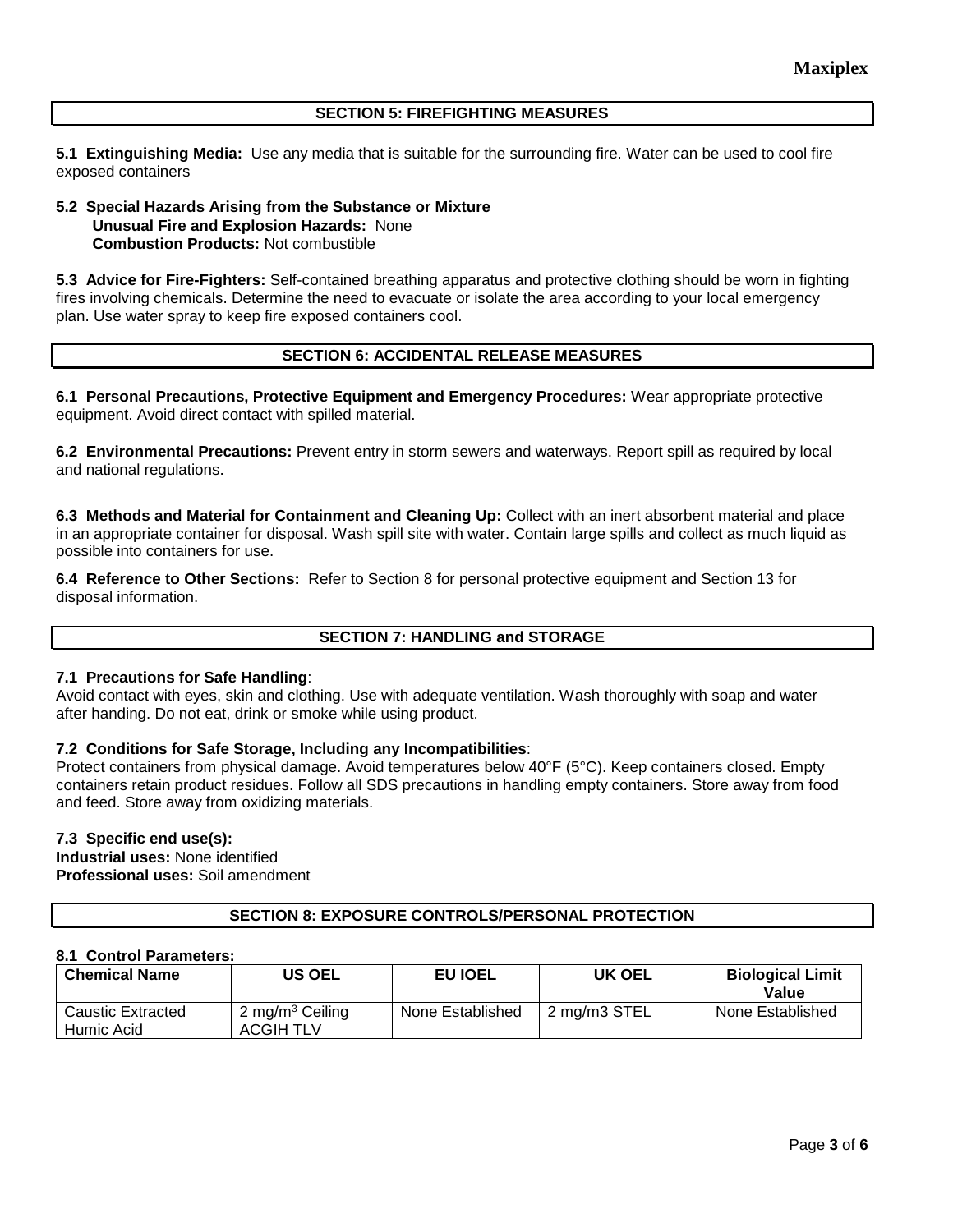## **8.2 Exposure Controls:**

**Recommended Monitoring Procedures:** None.

**Appropriate Engineering Controls:** Good outdoor ventilation should be adequate under normal conditions.

#### **Personal Protective Measurers**

**Eye/face Protection:** Chemical goggles recommended if contact is possible.

**Skin Protection:** Impervious clothing as required to prevent skin contact.

**Hands:** Impervious gloves are recommended to avoid skin contact.

**Respiratory Protection:** None needed under normal use conditions with adequate ventilation. If mists are irritating, an approved particulate respirator can be used. Use respirators in accordance with local and national regulations.

**Other protection:** Suitable washing facilities should be available in the work area.

## **SECTION 9: PHYSICAL and CHEMICAL PROPERTIES**

#### **9.1 Information on basic Physical and Chemical Properties**

**Appearance: Black liquid <b>Concernent** Controller Controller Controller Controller Controller Controller Controller Controller Controller Controller Controller Controller Controller Controller Controller Controller Control **Odor Threshold:** Not applicable **pH:**  $10.0$ **Melting/Freezing Point: Not available <b>Boiling Point: 104-110°C**<br>**Flash Point: None by Boiling Point: Evaporation Rate: Not de Lower Flammability Limit:** None **Upper Flammability Limit:** None **Vapor Density(Air=1):** Not available **Relative Density:** 1.03 @ 20°C **Viscosity:** Not applicable **EXPLOSIVE Explosive Properties:** None<br> **Oxidizing Properties:** None **Explosive Specific Gravity (H<sub>2</sub>O= 1):** 1 **Molecular Formula:** Mixture **Molecular Weight:** Mixture

**Evaporation Rate: Not determined Vapor Pressure:** >1

**Solubility:** Complete **Octanol/Water Partition Coefficient:** Not established **Autoignition Temperature:** None **Decomposition Temperature:** Not available **Specific Gravity (H<sub>2</sub>O= 1):** 1.03 @ 20°C

**9.2 Other Information:** None available

## **SECTION 10: STABILITY and REACTIVITY**

- **10.1 Reactivity:** Not reactive under normal conditions
- **10.2 Chemical Stability:** Stable.
- **10.3 Possibility of Hazardous Reactions:** None known.
- **10.4 Conditions to Avoid:** None known.
- **10.5 Incompatible Materials:** Incompatible with oxidizing agents and acids.
- **10.6 Hazardous Decomposition Products:** Carbon monoxide and carbon dioxide.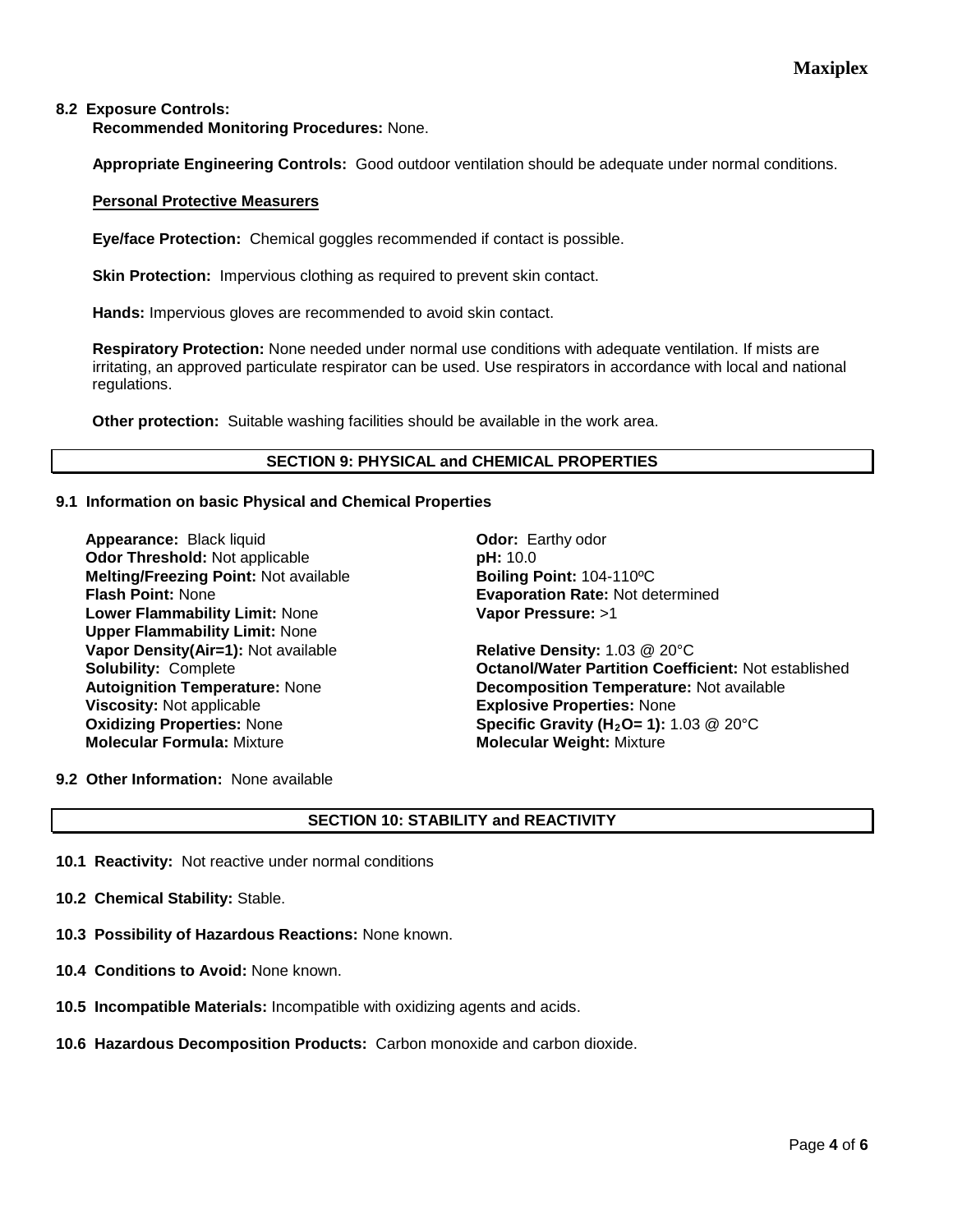## **SECTION 11: TOXICOLOGICAL INFORMATION**

## **11.1 Information on Toxicological Effects:**

#### **Potential Health Effects:**

.

**Eye Contact:** May cause irritation with redness, tearing and swelling of the conjunctiva.

**Skin contact:** May cause irritation with redness and itching.

**Inhalation:** Inhalation of vapors or mists may cause irritation of mucous membranes and upper respiratory tract with coughing, sneezing and difficulty in breathing.

**Ingestion:** Swallowing may cause gastrointestinal irritation, nausea, vomiting and diarrhea.

**Acute toxicity:** No acute toxicity data available for the product. Calculated ATE for the mixture: Oral 3277 mg/kg Caustic Extracted Humic Acid: Oral rat LD50 333 mg/kg

**Skin corrosion/irritation:** Caustic Extracted Humic Acid is corrosive to rabbit skin. This product is expected to cause skin irritation.

**Eye damage/ irritation:** Caustic Extracted Humic Acid is corrosive to rabbit eyes. This product is expected to cause eye irritation.

**Respiratory Irritation:** No data available. Inhalation of mists may cause upper tract respiratory irritation.

**Respiratory Sensitization:** No data available. Not expected to cause respiratory sensitization.

**Skin Sensitization:** No data available. Caustic Extracted Humic Acid does not cause sensitization in guinea pigs.

**Germ Cell Mutagenicity:** No data available. Caustic Extracted Humic Acid was negative in the AMES test.

**Carcinogenicity:** No data available. None of the components of this product are not listed as carcinogens by IARC, NTP, OSHA or the EU Dangerous Substances Directive.

**Reproductive Toxicity:** Not expected to cause reproductive or developmental toxicity.

#### **Specific Target Organ Toxicity**:

Single Exposure: No data available

Repeat Exposure: No data available

## **SECTION 12: ECOLOGICAL INFORMATION**

**12.1 Toxicity:** No data available on the product Caustic Extracted Humic Acid: No data available

**12.2 Persistence and degradability:** No data available.

**12.3 Bioaccumulative Potential:** No data available. Not expected to be bioaccumulative.

**12.4 Mobility in Soil:** In the soil, product follows natural cycle to provide plant nutrients.

**12.5 Results of PVT and vPvB assessment:** Not required.

**12.6 Other Adverse Effects:** No data available.